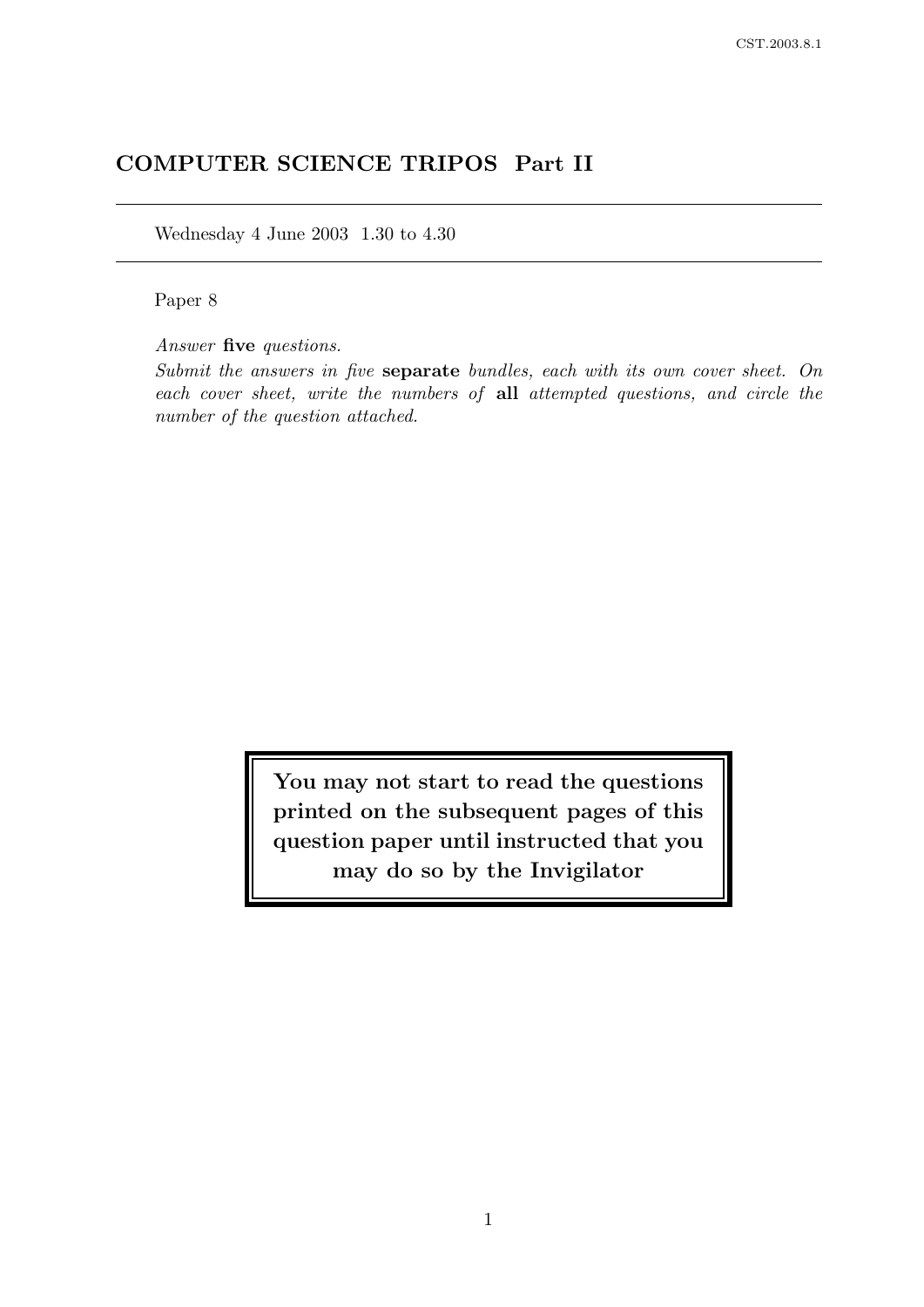# 1 Comparative Architectures

The data sheet for a new workstation CPU tells you simply that it has a 8KB L1 data cache and 512KB L2 cache. As an inquisitive computer scientist, you wish to learn more about the system's memory hierarchy.

- (a) Devise a method for determining the cache line size. You may assume that the L1 and L2 caches use the same line size, and that the operating system provides a microsecond accurate time function. Provide high-level language pseudo code of any test programs you would use, and describe how you would interpret their output. [6 marks]
- (b) Describe how you produce an accurate estimate for the load latency incurred by accesses to the two caches and main memory. [6 marks]
- (c) Outline a method you could use to determine the associativity of the caches. [8 marks]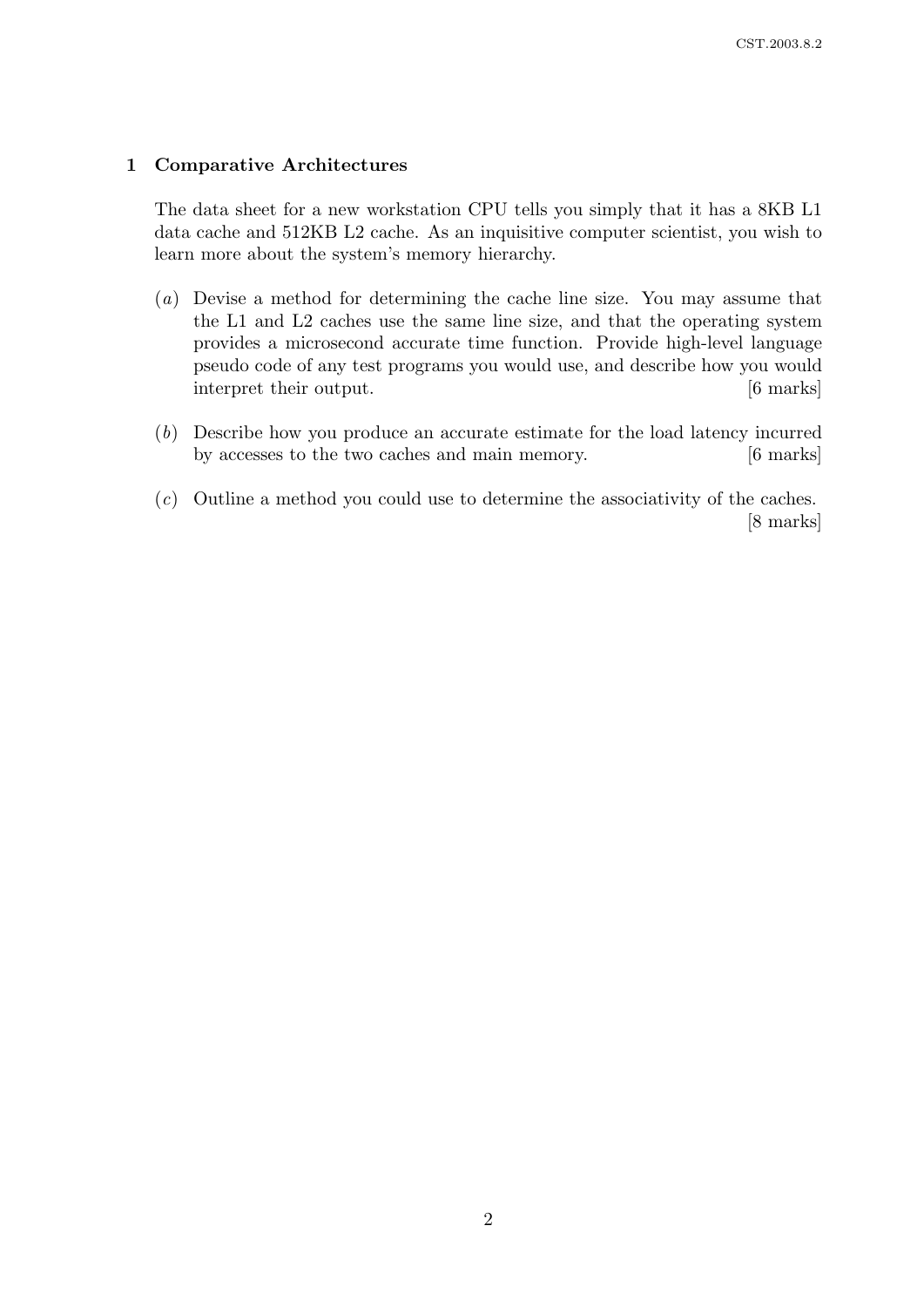# 2 VLSI Design

The designer of a CMOS standard cell library has proposed the following circuit for an XOR gate:



Explain how the circuit operates. [2 marks]

Although the circuit appears digitally correct, it operates slowly. Moreover, when two of the XOR gates are cascaded to calculate the XOR of three signals, the results are unreliable. Suggest explanations for these two problems. [4 marks]

Propose a modification to the circuit which retains the general design but introduces two pairs of additional inverters to address the problems. [4 marks]

Another designer cascades two of the revised gates as part of a full adder, and observes that the resulting circuit is large and slow. Extend the design to provide the XOR of three inputs directly. Compare its size and speed with the cascaded version. [5 marks]

Yet another designer is working on an asynchronous design and needs a two-input XOR gate for dual-rail logic. Sketch a design which ensures that all the input signals become valid before any output does so, and that all the inputs become clear before any outputs do so. [5 marks]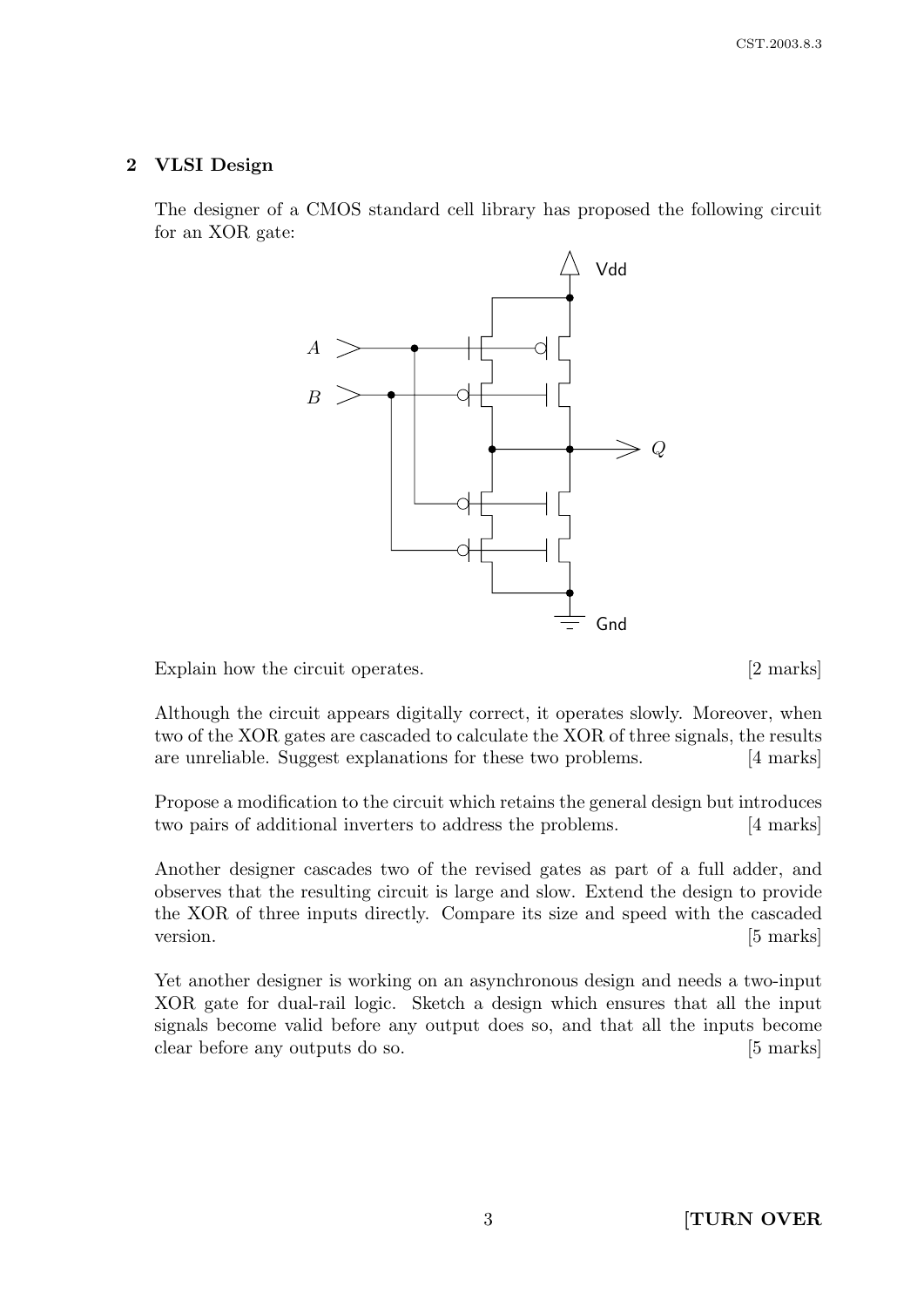# 3 Digital Communication II

Two hosts are connected to two separate 100 Mbps local area networks. One is a user's machine with a web browser, the other is a web server. The networks are connected via a pair of routers and a long haul, point-to-point link with the following characteristics: 640 kbps, 50 ms delay, and a Maximum Packet Size of 1 k bytes. The routers have 8 kbytes of packet buffer memory.

- (a) Assuming standard TCP behaviour (slow start, congestion control, and fast retransmit/recovery), approximately how long does it take to download a file of 8 Kbytes of data? You may assume that packet headers and store-and-forward times are insignificant. You may find it easier to illustrate your answer with a time-sequence diagram of the packet exchanges. [5 marks]
- (b) How long, approximately, does it take to download a file of 8 Mbytes from one computer to the other using TCP? [5 marks]
- (c) Illustrate your answer to the previous section with a diagram showing TCP's behaviour over time, indicating the two important stages and transitions between them. [5 marks]
- (d) What would happen qualitatively if the routers had only 4 Kbytes of packet buffer memory? [5 marks]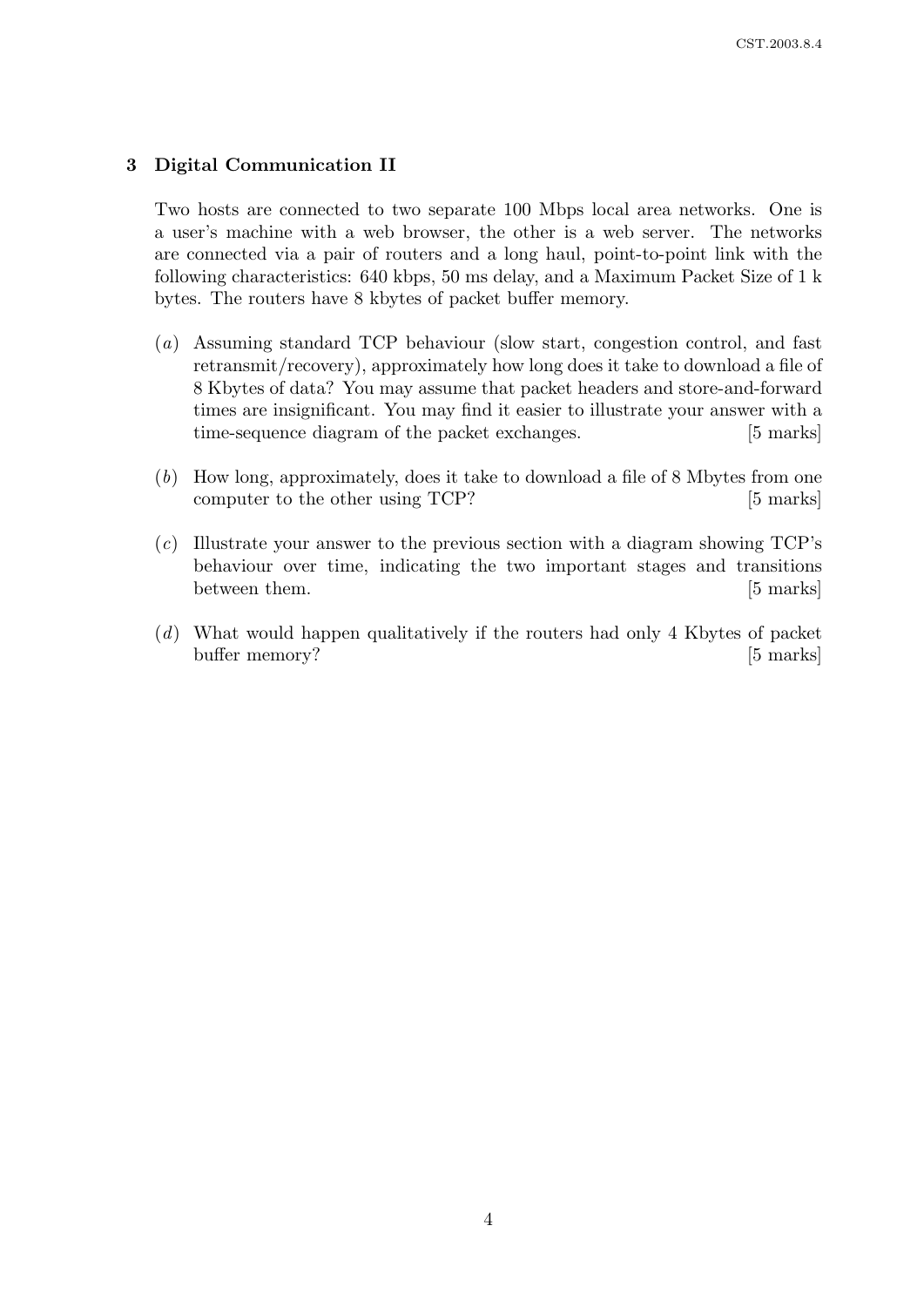# 4 Distributed Systems

(a) You are to design a component of a distributed system which takes action on the arrival of an alarm event from another component.

Discuss the design issues, relating to the characteristics of distributed systems, of the component and its communication. [4 marks]

(b) You are to design a service that takes in streams of messages from distributed sources and notifies its clients when certain specified patterns of messages occur.

Discuss the design issues associated with supporting the following operators for constructing message patterns, where A and B represent messages:

- $(i)$  A OR B:
- $(ii)$  A AND B (unordered pairs);
- (*iii*) A BEFORE B (ordered pairs).

[16 marks]

# 5 Advanced Systems Topics

- (a) Considerable recent operating system research has focused on extensibility.
	- (*i*) What is the motivation for this work?  $[1 \text{ mark}]$
	- $(ii)$  Describe with the aid of examples three different techniques for providing extensibility. In each case comment on the granularity of extensibility provided, and discuss the issues of performance and safety.

[5 marks each]

- (b) Some researchers claim that programming language virtual machines such as the JVM should be extensible.
	- (i) Why might this be desirable? [1 mark]
	- $(ii)$  How could this be safely achieved? Comment on how your solution might differ from those used in the case of operating system extensibility.

[3 marks]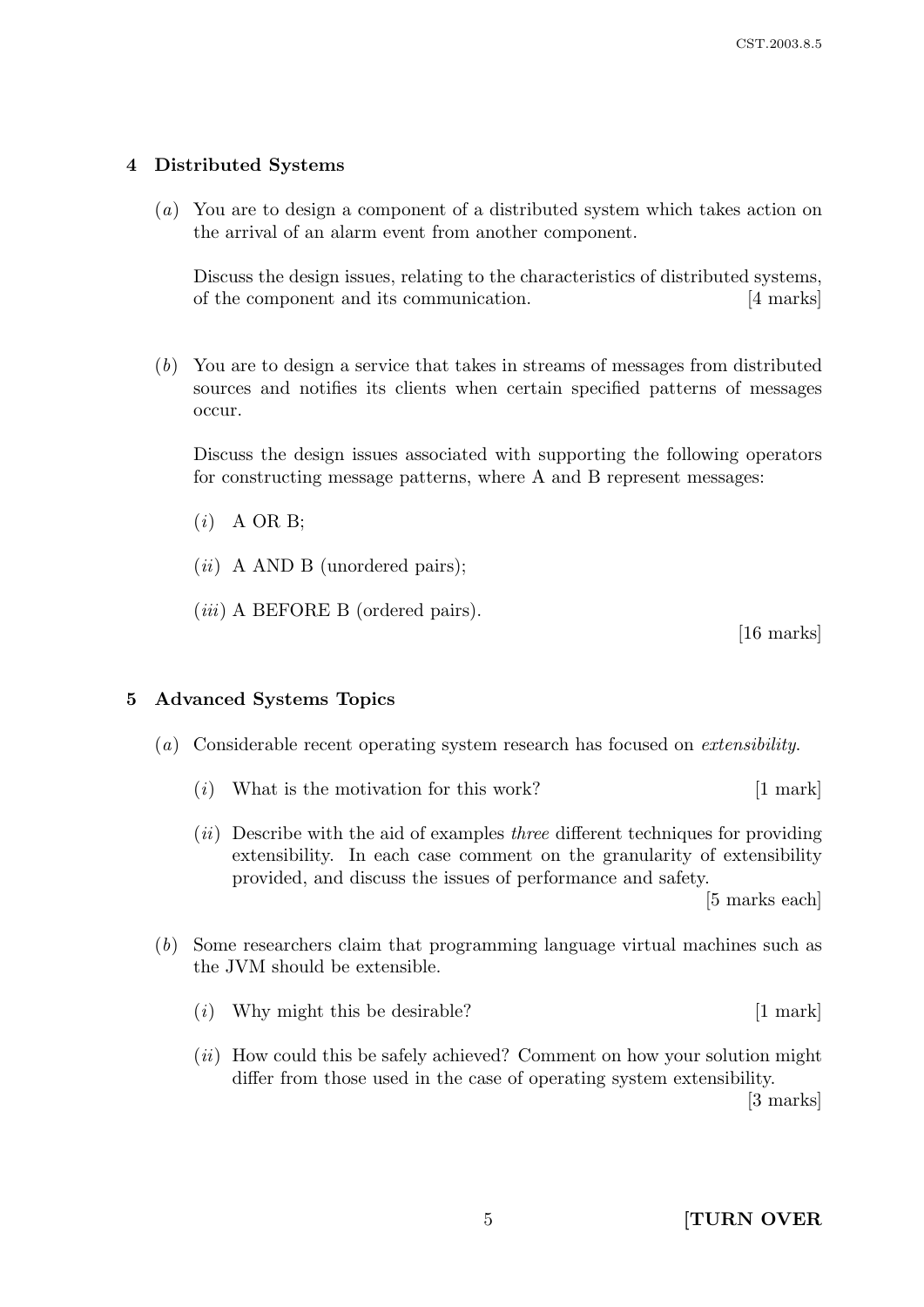#### 6 Security

(a) The Digital Signature Standard is computed using the following equations:

$$
r = (gk \mod p) \pmod{q}
$$

$$
s = (h(M) - xr)/k \pmod{q}
$$

Describe what the various symbols represent. [4 marks]

- (b) Write down the equation(s) used to verify a signature.  $[4 \text{ marks}]$
- $(c)$  The standard specifies that r must lie strictly between 0 and q. What might go wrong if an implementation does not check this? [4 marks]
- (d) A designer decides to economise on code size by omitting the hash function computation, that is, replacing  $h(M)$  by M. What are the consequences of this optimisation? [8 marks]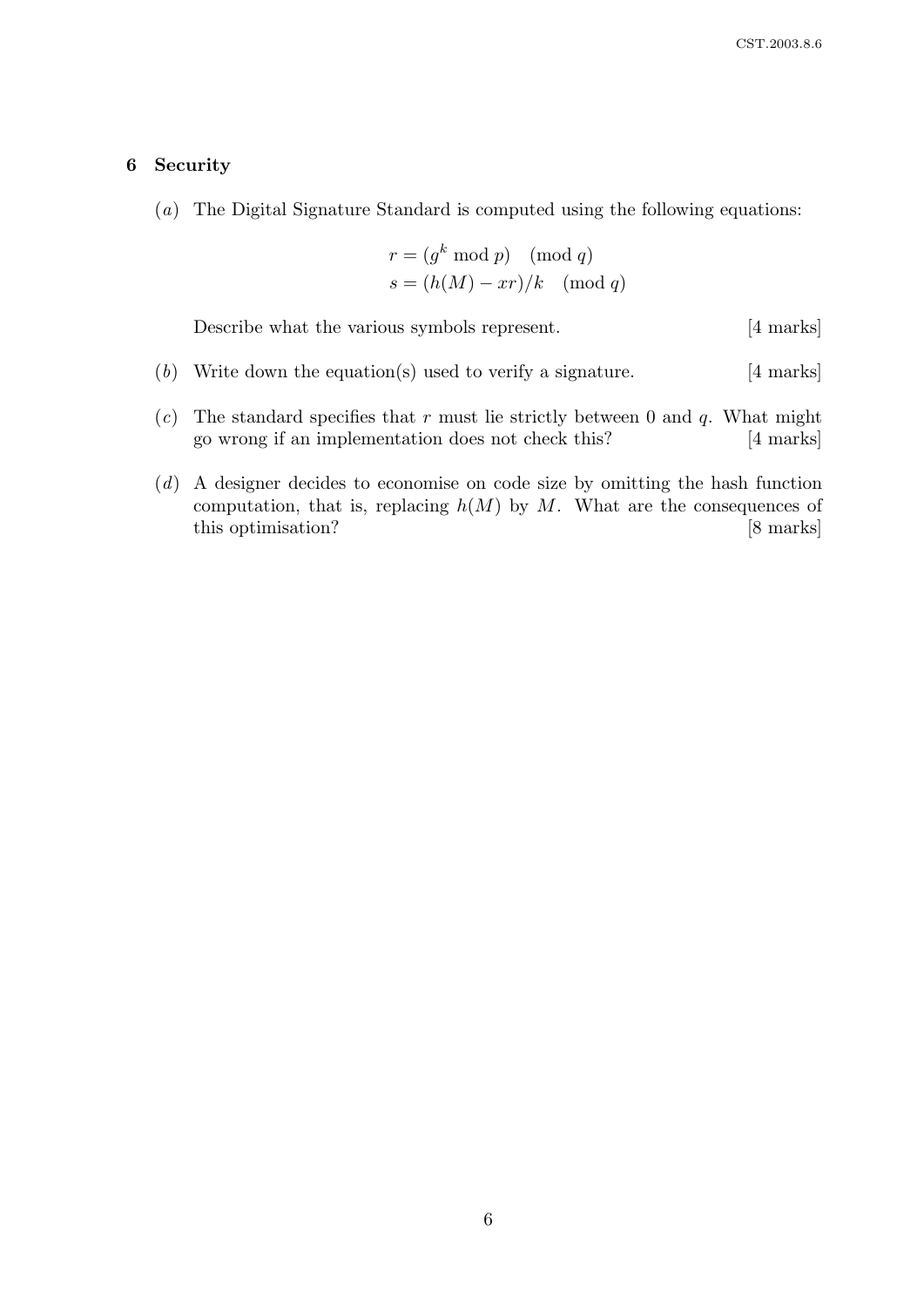# 7 Optimising Compilers

(a) Explain in one sentence what is meant by the "phase order problem".

[2 marks]

For the rest of the question, it is recommended that you restrict attention to a single basic block containing only unary and binary arithmetic instructions, e.g. add#4 dst,src or mul dst,src1,src2 and with no variable written to after being read (SSA form). Consider all such instructions to execute in one cycle.

- (b) Describe how a directed acyclic graph expressing instruction dependencies suitable for instruction scheduling can be obtained from such a basic block. [4 marks]
- (c) Briefly describe how a (register interference) graph can be obtained from such a basic block. Also state a requirement for colouring this graph with registers. [4 marks]
- (d) Consider the two programs (where the first four lines are the same):

|            | add t1,a,b      |              | add t1,a,b         |
|------------|-----------------|--------------|--------------------|
| add#2 t2,c |                 | add#2 $t2,c$ |                    |
| add#3 t3,c |                 | add#3 $t3,c$ |                    |
|            | mul t4,t2,t3    |              | $mul$ $t4, t2, t3$ |
|            | sub $z, t1, t4$ |              | sub $t5, t1, t4$   |
|            |                 |              | xor t6,t5,a        |
|            |                 |              | $xor \ z,t6,b$     |
|            |                 |              |                    |

In each case consider scheduling the  $add$   $t1, a, b$  to appear as early as possible or as late as possible. Determine the number of registers required to colour the program in all four resulting cases. (Assume that only z, allocated to r1, is live on exit and that  $a,b,c$  are allocated registers  $r1,r2,r3$ .) [10 marks]

Remark: you might note that doing add  $t1, a, b$  in the left-hand program decreases the number of live registers by one, while it increases the number by one on the right-hand program.]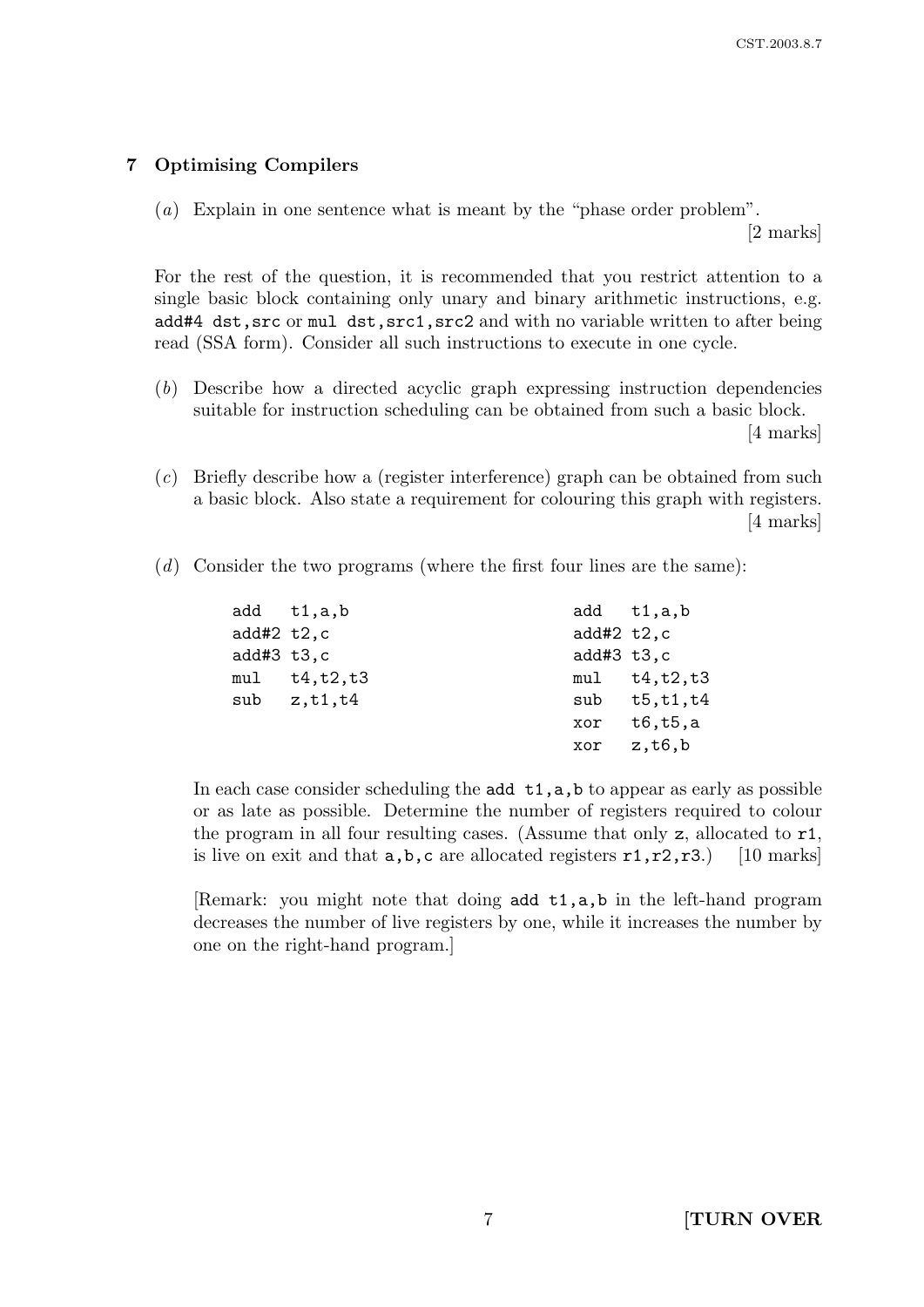#### 8 Artificial Intelligence II

- (a) Describe the STRIPS language for representing states, goals, and operators within a planning system. [5 marks]
- (b) Give a definition of a plan, a consistent plan, and a complete plan. [5 marks]
- $(c)$  Describe the *initial plan* used as a starting point by the partial-order planning algorithm. [5 marks]
- (d) Outline the way in which the partial-order planning algorithm constructs a plan beginning with the initial plan. Include in your answer a description of a threat along with an explanation of how the algorithm can attempt to remove threats by promotion or demotion. [5 marks]

#### 9 Database Theory

- (a) Describe the key features of the ODMG object model. [6 marks]
- (b) Describe the key features of the semi-structured data model.  $[6 \text{ marks}]$
- (c) Consider the following DTD.

|  | ELEMENT class (student) *                                 |  |
|--|-----------------------------------------------------------|--|
|  | ELEMENT student (name, college, course*, (phone   email)) |  |
|  | ELEMENT name (#PCDATA)                                    |  |
|  | ELEMENT college (#PCDATA)                                 |  |
|  | ELEMENT course (title, year)                              |  |
|  | ELEMENT title (#PCDATA)                                   |  |
|  | ELEMENT year (#PCDATA)                                    |  |
|  | ELEMENT phone (#PCDATA)                                   |  |
|  | ELEMENT email (#PCDATA)                                   |  |

- (i) Detail how XML data satisfying such a DTD could be stored in a traditional (non-complex value) relational DBMS. Comment on the efficiency of your strategy. [5 marks]
- $(ii)$  Detail how XML data satisfying such a DTD could be stored in an ODMG-compliant DBMS. [3 marks]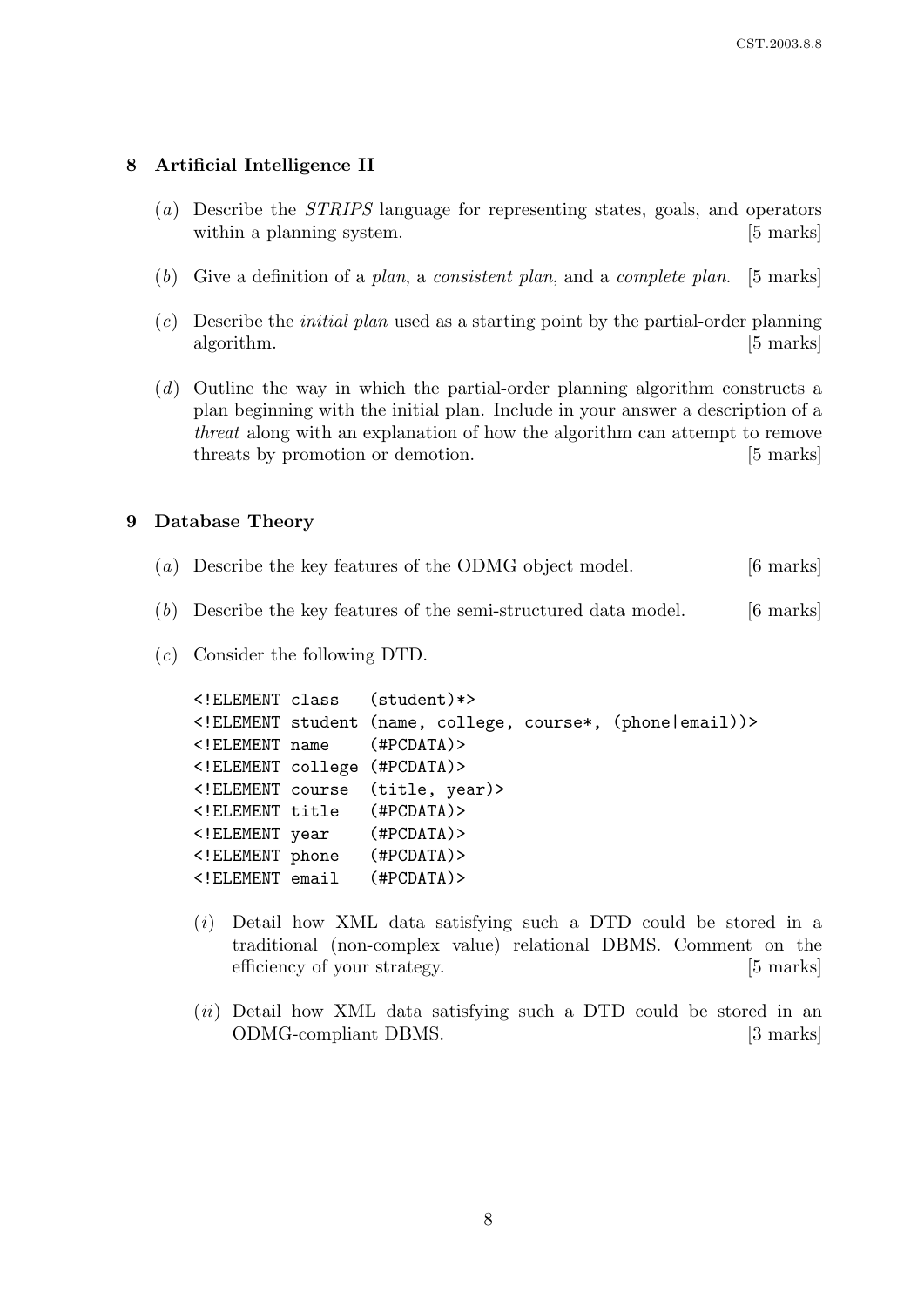# 10 Information Theory and Coding

(a) An alphabet has six symbols with the following probabilities of occurrence:

| u    |      |             |      |      |      |
|------|------|-------------|------|------|------|
| 0.31 | 0.18 | $\Omega$ 21 | 0.08 | 0.17 | 0.05 |

- (i) Construct an optimal prefix code (an Huffman code) for this alphabet. [5 marks]
- $(ii)$  What is the average number of bits per symbol in your code? Is this greater than, less than, or equal to the entropy of the alphabet?

[3 marks]

(b) Jane's Furniture Store sells 2-, 3- and 4-seater sofas in two styles: classic and modern. At the end of May, Jane tallies the number of each type that has been sold in each style during May.

|         | Type           |    |    |
|---------|----------------|----|----|
|         | (no. of seats) |    |    |
| Style   |                |    |    |
| Classic |                | 24 |    |
| Modern  |                |    | 12 |

- (i) Let X be the type of sofa  $(2, 3, \text{ or } 4\text{-seats})$  and Y be the style (classic or modern). Calculate the values of  $H(X)$ ,  $H(Y)$ ,  $H(X,Y)$ ,  $H(X|Y)$ ,  $H(Y|X)$ , and  $I(X;Y)$ . [9 marks]
- (ii) In part (b)(i), you should have found that  $I(X; Y) \neq 0$ . For the month of June, Jane wants to have  $I(X; Y) = 0$  while still selling the same number of sofas of each type as in May. Change the numbers in the table so that the same number of sofas of each type are sold (i.e. the column totals remain unchanged) but so that  $I(X; Y) = 0$ . What is  $H(X, Y)$  in this revised table? [3 marks]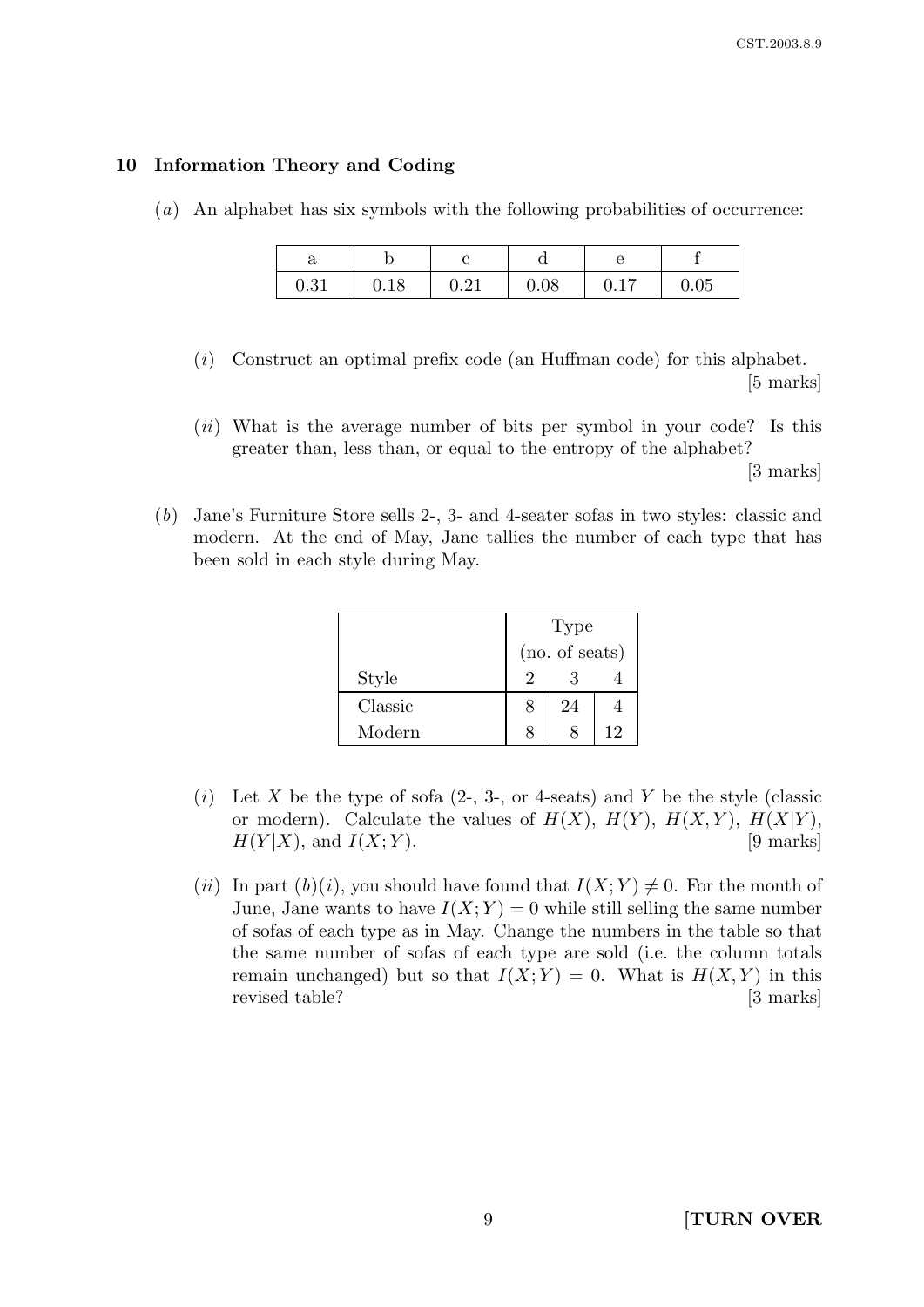#### 11 Numerical Analysis II

- (a) Let  $n_+$  be the number of positive real roots of a polynomial  $p_n(x)$ . Let c be the number of changes of sign when the coefficients are taken in order. State Descartes' rule of signs. [2 marks]
- (b) If  $p_3(x) = x^3 + 13x^2 + 54x + 72$  what does the rule say about the polynomials  $p_3(x), p_3(-x)$ ? [2 marks]
- (c) Using Descartes' rule, a simple search technique and factorisation, find all the real and complex roots of

$$
q_5(x) = x^5 + 5x^4 + 32x^3 + 160x^2 + 256x + 1280.
$$
\n[7 marks]

(d) The Newton–Raphson formula  $\tilde{x} = x - f(x)/f'(x)$  can often be used to find real roots of a polynomial. However, a user of numerical software reports failure to find an accurate root of

$$
f(x) = 3x^4 - 28x^3 + 24x^2 + 144x + 432
$$

for  $x > 3$  using Newton–Raphson. The user has tried different starting values but gets either a floating-point exception or failure to converge. Using Descartes' rule on  $f(x)$  and  $f'(x)$  investigate the cause of these numerical problems. [9 marks]

#### 12 Specification and Verification I

- (a) Define the specification  $[P,Q]$  as used in program refinement. [2 marks]
- (b) Devise refinement rules for FOR-commands. [8 marks]
- $(c)$  Show how your rule can be justified using Floyd–Hoare logic. [4 marks]
- (d) Use your rule to show that

 $[SUM=0 \land 1\leq M, SUM = M\times N]$   $\supset$  FOR I := 1 UNTIL M DO SUM := SUM+N

[6 marks]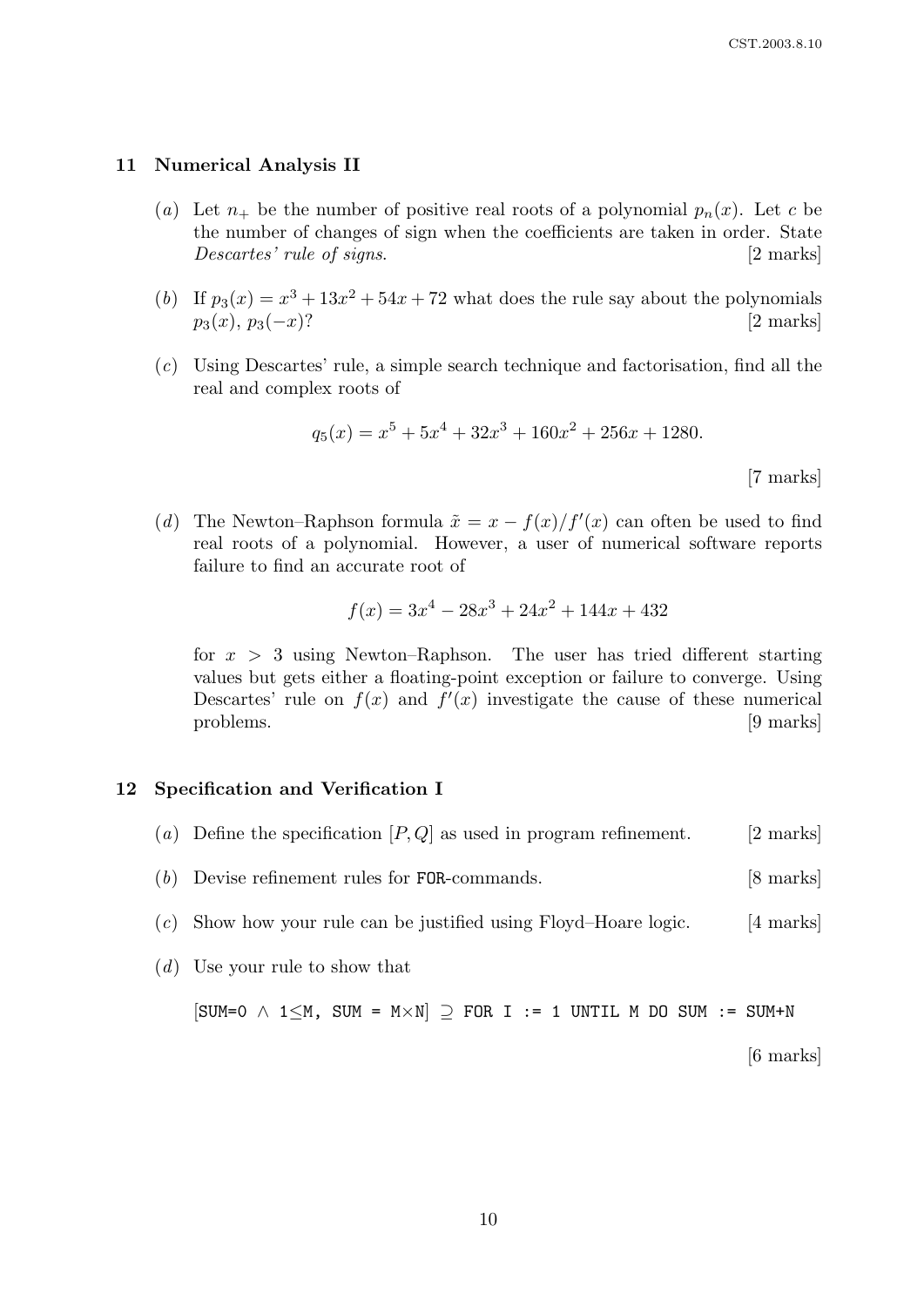# 13 Natural Language Processing

- (a) Define the following terms in morphology:
	- (i) morpheme
	- $(ii)$  affix

[4 marks]

- (b) In English morphology, 'y' maps to 'ie' when preceded by a consonant and followed by the affix 's'. Give a finite state transducer that implements this spelling rule, explaining the notation that you use. Your transducer should accept the following pairings: party/party, parties/partyˆs, partying/partyˆing It should reject: partys/partyˆs, toies/toyˆs [12 marks]
- $(c)$  The 'y' to 'ie' mapping also applies when the affix is 'ed'. Briefly discuss how this might be handled, taking into account that the morphology system should accept partied/party  $\hat{e}$  and not partieed/party  $\hat{e}$  ed. [4 marks]

# 14 Denotational Semantics

- (a) Explain the meanings of soundness, adequacy and full abstraction for the operational and denotational semantics of PCF. Why does the denotational semantics of PCF fail to be fully abstract? [10 marks]
- (b) State Scott's principle of fixed-point induction. [2 marks]
- (c) Let D and E be domains, and  $h : D \to E$  a strict continuous function, i.e. such that  $h(\perp) = \perp$ .

Show that the property  $h(x) = y$ , in  $x \in D$  and  $y \in E$ , is admissible. [3 marks]

(d) Let  $f: D \to D$  and  $q: E \to E$  be continuous functions such that  $q \circ h = h \circ f$ . Prove

$$
h(fix(f)) = fix(g)
$$

by fixed-point induction. [5 marks]